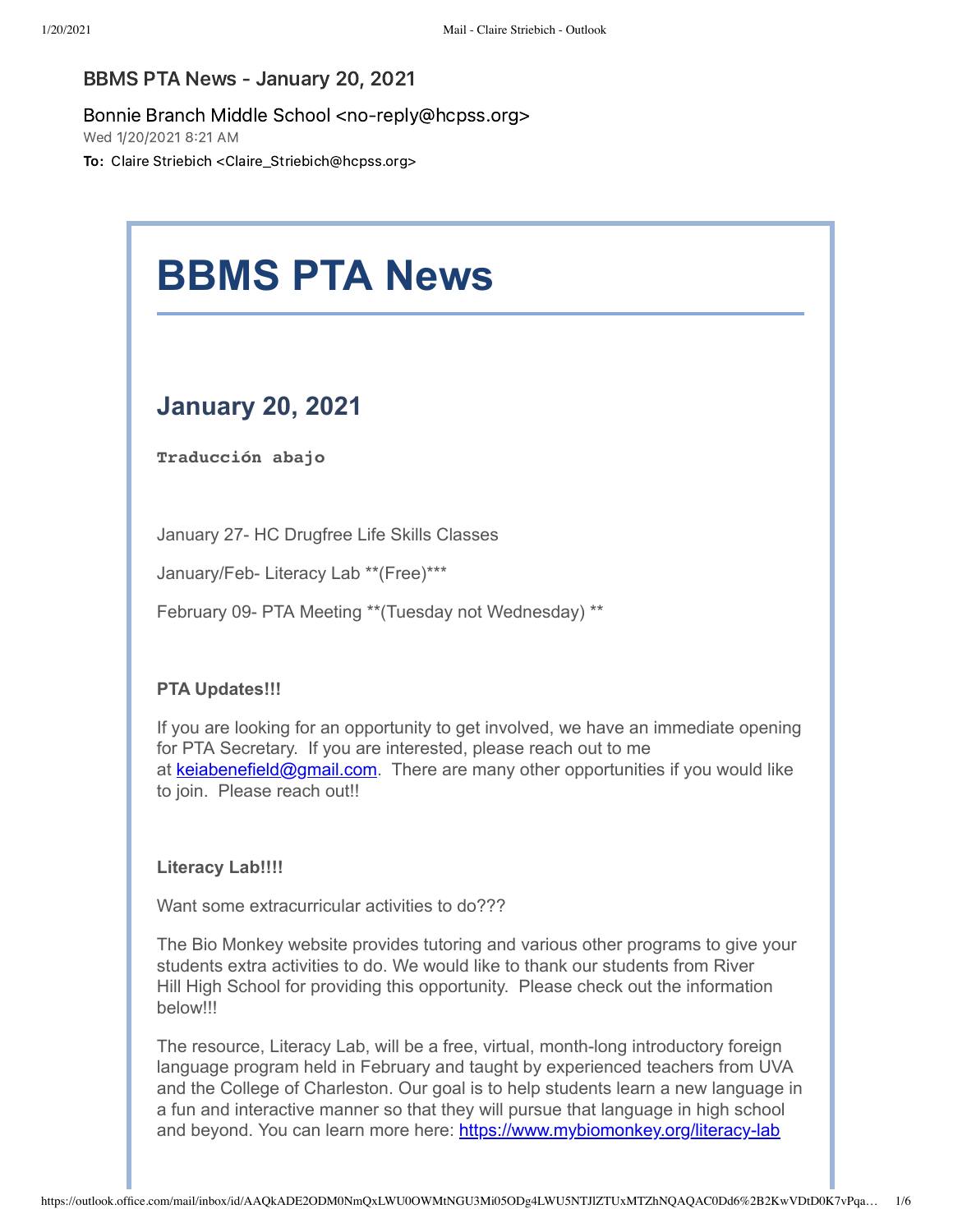We believe that bilingualism will open many doors and offer students a competitive advantage once they enter the job market. We also hope that it will encourage cultural awareness and advance critical thinking.

#### **HC Drugfree Updates!!!!!**

FREE! Student Life Skills Classes Returning in January

Free and back by popular demand! HC Drugfree is offering another series of 15 Life Skills classes to begin on Wednesday, January 27. The evidence-bases curriculum is for grades 6-9. We encourage siblings and friends to enroll together, so if your student is younger or older, register them and participation will be confirmed. Classes taught on Zoom by adults and talented college and high school students. Students listen to trusted older students! For more information or to enroll, go to

https://hcdrugfree.org/2021/01/free-life-skills-classes-for-howard-county-students/ or contact **Admin@hcdrugfree.org** 

KNOW Connection: Ho Co Teens in Video

Howard County teens participated in HC Drug Free's scavenger hunt, but this was not just any scavenger hunt! It was a socially distanced, community-service based event designed to make Howard County a better place through creativity, generosity, and health-conscious consideration of others. Teens demonstrated how to KNOW Connection, one act of kindness at a time. To view the slideshow, go to https://vimeo.com/489873718

Adults, are you IN THE KNOW?

HC Drugfree is dedicated to keeping Howard County youth and adults up to date on community health, drug and alcohol safety, substance misuse information and prevention, educational opportunities, and more. To sign up for the free newsletter, go to [https://hcdrugfree.org/enews-signup/](https://nam10.safelinks.protection.outlook.com/?url=http:%2F%2Ftrack.spe.schoolmessenger.com%2Ff%2Fa%2FJAi1BsuztvHqsjdP305EaA~~%2FAAAAAQA~%2FRgRh6WHZP0QkaHR0cHM6Ly9oY2RydWdmcmVlLm9yZy9lbmV3cy1zaWdudXAvVwdzY2hvb2xtQgpgBlkuCGDYVFMOUhpjbGFpcmVfc3RyaWViaWNoQGhjcHNzLm9yZ1gEAAAAAQ~~&data=04%7C01%7Cclaire_striebich%40hcpss.org%7C63e97d8ad85d4e874bfc08d8bd464d4b%7C96a9ac4c477e4dada2b28ad3fc46790b%7C0%7C0%7C637467456941416126%7CUnknown%7CTWFpbGZsb3d8eyJWIjoiMC4wLjAwMDAiLCJQIjoiV2luMzIiLCJBTiI6Ik1haWwiLCJXVCI6Mn0%3D%7C1000&sdata=y2mtw7b67TuRkmU2oP5BEzktNb8HAVr%2FYKRg%2FzmJpn0%3D&reserved=0)

#### **Spirit Wear Reminder!!!**

Just a friendly reminder that spirit wear store is now closed.

All orders will be processed after 1/17. The estimated pickup/delivery time is the end of January. Thanks for your patience.

Any questions, email: [bbms.spiritwear@gmail.com](mailto:bbms.spiritwear@gmail.com)

**Informational Resources!**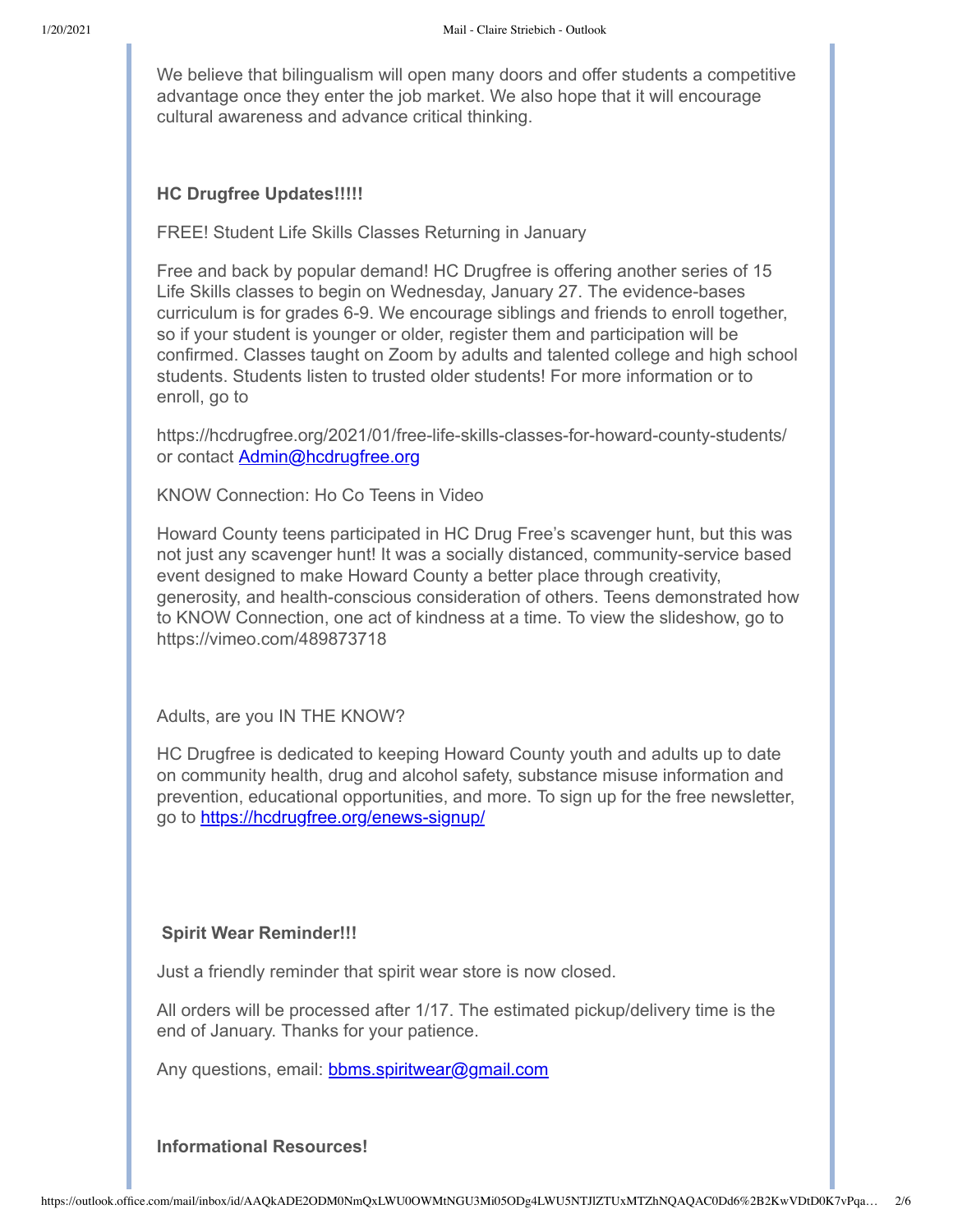Podcast Flashback: How to Handle Bullying

Revisit one of our favorite Notes from the Backpack episodes to discover what you can do as a family to address bullying. Episode 32, featuring Dr. Deborah Temkin, the vice president of Youth Development & Education Research at Child Trends has the answers. [Listen to the episode](https://nam10.safelinks.protection.outlook.com/?url=http:%2F%2Ftrack.spe.schoolmessenger.com%2Ff%2Fa%2FT-Fzp_eGuPQC7YmA81mrcw~~%2FAAAAAQA~%2FRgRh6WHZP4TiAWh0dHA6Ly9yMjAucnM2Lm5ldC90bi5qc3A_Zj0wMDFhZXRTQTRrb0JZNEpjcHItQ2d5R0RKQ2kxUGxpX0tnUVFubENiMkU3clNRTDVsdHVQTFExV1ZFdTREbG5CQ3h5VDBZNjNHdHpOZGYyV3JxQ3Qwejh3Z2w4eVcxcXNtRlhTdDZKNUdxdko1UE51NEFwQndQYlhrTHlHZVpEU3U2N1Ntc2FTQVU3cDZRdkVhMlNHYUVJMDJCNzkzOTlqQjJ4Si1lT191dG52eTFfZzdpLWRfV2U1MDhWWTlKdmtrWHpVbm9CQUxoOEg5OEotQ3h4Q2ducHdZQXlJY19GSFZqb09hZ3NBRkVKUG94amRKWTBHSlhJdHJLZkhzWE1vTm42cHZvei1RTGZoU2I3OGVIeUliYUY3ZjZzXzcxNGFsYUtwZ2xVRjVxakVYalZPNUt6QjEyaS16VDRUc3dHcm0zZHNDS1JhanFMN21NPSZjPUdPVDlHQ055ckE3UWFYc2ZQUGh5ajJJc0wwWW9mNW5mUDhORjZfc21YbDg0SUZPc0dGQWNzQT09JmNoPUJnREc4ZzVnV3NSVklDdEx2R0hTd25PbWtUd084M0NYMkRPSkdxbDI3Qkh0eF9ESEYtZGZCUT09VwdzY2hvb2xtQgpgBlkuCGDYVFMOUhpjbGFpcmVfc3RyaWViaWNoQGhjcHNzLm9yZ1gEAAAAAQ~~&data=04%7C01%7Cclaire_striebich%40hcpss.org%7C63e97d8ad85d4e874bfc08d8bd464d4b%7C96a9ac4c477e4dada2b28ad3fc46790b%7C0%7C0%7C637467456941416126%7CUnknown%7CTWFpbGZsb3d8eyJWIjoiMC4wLjAwMDAiLCJQIjoiV2luMzIiLCJBTiI6Ik1haWwiLCJXVCI6Mn0%3D%7C1000&sdata=k6ISywxHImwaMEnBrSXY%2BEEuDQ0zCsQnS0h%2FM8VqrrQ%3D&reserved=0)[.](https://nam10.safelinks.protection.outlook.com/?url=http:%2F%2Ftrack.spe.schoolmessenger.com%2Ff%2Fa%2FT-Fzp_eGuPQC7YmA81mrcw~~%2FAAAAAQA~%2FRgRh6WHZP4TiAWh0dHA6Ly9yMjAucnM2Lm5ldC90bi5qc3A_Zj0wMDFhZXRTQTRrb0JZNEpjcHItQ2d5R0RKQ2kxUGxpX0tnUVFubENiMkU3clNRTDVsdHVQTFExV1ZFdTREbG5CQ3h5VDBZNjNHdHpOZGYyV3JxQ3Qwejh3Z2w4eVcxcXNtRlhTdDZKNUdxdko1UE51NEFwQndQYlhrTHlHZVpEU3U2N1Ntc2FTQVU3cDZRdkVhMlNHYUVJMDJCNzkzOTlqQjJ4Si1lT191dG52eTFfZzdpLWRfV2U1MDhWWTlKdmtrWHpVbm9CQUxoOEg5OEotQ3h4Q2ducHdZQXlJY19GSFZqb09hZ3NBRkVKUG94amRKWTBHSlhJdHJLZkhzWE1vTm42cHZvei1RTGZoU2I3OGVIeUliYUY3ZjZzXzcxNGFsYUtwZ2xVRjVxakVYalZPNUt6QjEyaS16VDRUc3dHcm0zZHNDS1JhanFMN21NPSZjPUdPVDlHQ055ckE3UWFYc2ZQUGh5ajJJc0wwWW9mNW5mUDhORjZfc21YbDg0SUZPc0dGQWNzQT09JmNoPUJnREc4ZzVnV3NSVklDdEx2R0hTd25PbWtUd084M0NYMkRPSkdxbDI3Qkh0eF9ESEYtZGZCUT09VwdzY2hvb2xtQgpgBlkuCGDYVFMOUhpjbGFpcmVfc3RyaWViaWNoQGhjcHNzLm9yZ1gEAAAAAQ~~&data=04%7C01%7Cclaire_striebich%40hcpss.org%7C63e97d8ad85d4e874bfc08d8bd464d4b%7C96a9ac4c477e4dada2b28ad3fc46790b%7C0%7C0%7C637467456941426119%7CUnknown%7CTWFpbGZsb3d8eyJWIjoiMC4wLjAwMDAiLCJQIjoiV2luMzIiLCJBTiI6Ik1haWwiLCJXVCI6Mn0%3D%7C1000&sdata=zFoIa3f77I4viheDFMEPGZW0XI5IicSAfA6SJR9%2FZnc%3D&reserved=0)

Just some information to keep you and your students safe while learning online. Please stay safe in the digital world!! https://staysafeonline.org/wp[content/uploads/2020/07/Security-Tips-for-K12-Online-Learning\\_Final.pdf](https://nam10.safelinks.protection.outlook.com/?url=http:%2F%2Ftrack.spe.schoolmessenger.com%2Ff%2Fa%2F7MgIzs7Q3qUkALhnBg3dCQ~~%2FAAAAAQA~%2FRgRh6WHZP0RlaHR0cHM6Ly9zdGF5c2FmZW9ubGluZS5vcmcvd3AtY29udGVudC91cGxvYWRzLzIwMjAvMDcvU2VjdXJpdHktVGlwcy1mb3ItSzEyLU9ubGluZS1MZWFybmluZ19GaW5hbC5wZGZXB3NjaG9vbG1CCmAGWS4IYNhUUw5SGmNsYWlyZV9zdHJpZWJpY2hAaGNwc3Mub3JnWAQAAAAB&data=04%7C01%7Cclaire_striebich%40hcpss.org%7C63e97d8ad85d4e874bfc08d8bd464d4b%7C96a9ac4c477e4dada2b28ad3fc46790b%7C0%7C0%7C637467456941436113%7CUnknown%7CTWFpbGZsb3d8eyJWIjoiMC4wLjAwMDAiLCJQIjoiV2luMzIiLCJBTiI6Ik1haWwiLCJXVCI6Mn0%3D%7C1000&sdata=z1u%2B3%2BGf5wBqsF95eh44xBAp9CdQs3lx4tomoHCaKKU%3D&reserved=0)

DON'T FORGET TO CHECK OUT THE BBMS PTA WEBSITE!! [https://www.bbmspta.org/](https://nam10.safelinks.protection.outlook.com/?url=http:%2F%2Ftrack.spe.schoolmessenger.com%2Ff%2Fa%2FQEdUMTtADYRiy7x_j_M55Q~~%2FAAAAAQA~%2FRgRh6WHZP0QYaHR0cHM6Ly93d3cuYmJtc3B0YS5vcmcvVwdzY2hvb2xtQgpgBlkuCGDYVFMOUhpjbGFpcmVfc3RyaWViaWNoQGhjcHNzLm9yZ1gEAAAAAQ~~&data=04%7C01%7Cclaire_striebich%40hcpss.org%7C63e97d8ad85d4e874bfc08d8bd464d4b%7C96a9ac4c477e4dada2b28ad3fc46790b%7C0%7C0%7C637467456941436113%7CUnknown%7CTWFpbGZsb3d8eyJWIjoiMC4wLjAwMDAiLCJQIjoiV2luMzIiLCJBTiI6Ik1haWwiLCJXVCI6Mn0%3D%7C1000&sdata=9q7%2FfdnMgIRIwXw4G7QKcbAP84J890TyRTM8bOKLoS8%3D&reserved=0)

20 de enero del 2021

27 de enero - HC Drugfree clases de Habilidades para la Vida

enero/febrero – Laboratorio de Alfabetización (gratis)

9 de febrero - Reunión del PTA (martes no miércoles)

Actualizaciones del PTA!!

Si usted está buscando una oportunidad para estar involucrado en el PTA, nosotros tenemos la posición de secretaria del PTA disponible. Si usted está interesado por favor contácteme a keiabenefield@gmail.com. También tenemos otras oportunidades en las cuales usted podría estar involucrado!!

Laboratorio de Alfabetización!!!

Quiere algunas actividades extracurriculares para hacer?

El sitio de web Bio Monkey provee servicios de tutoría y varios programas que brindan actividades adicionales para los estudiantes. Queremos agradecer a los estudiantes de la escuela secundaria de River Hill por proveer esas oportunidades. Favor revisar más información abajo!

El Laboratorio de Alfabetización (Literacy Lab) será virtual y gratis para quienes participen y se trata de un programa de introducción de idioma extranjero que empezará en febrero y durará un mes. El programa será ensenado por profesores de UVA y el Colegio de Charleston en Carolina del Sur. Nuestra meta consiste en ayudar estudiantes a aprender un nuevo idioma de manera interactiva y divertida para que ellos pueden seguir aprendiendo y mejorando el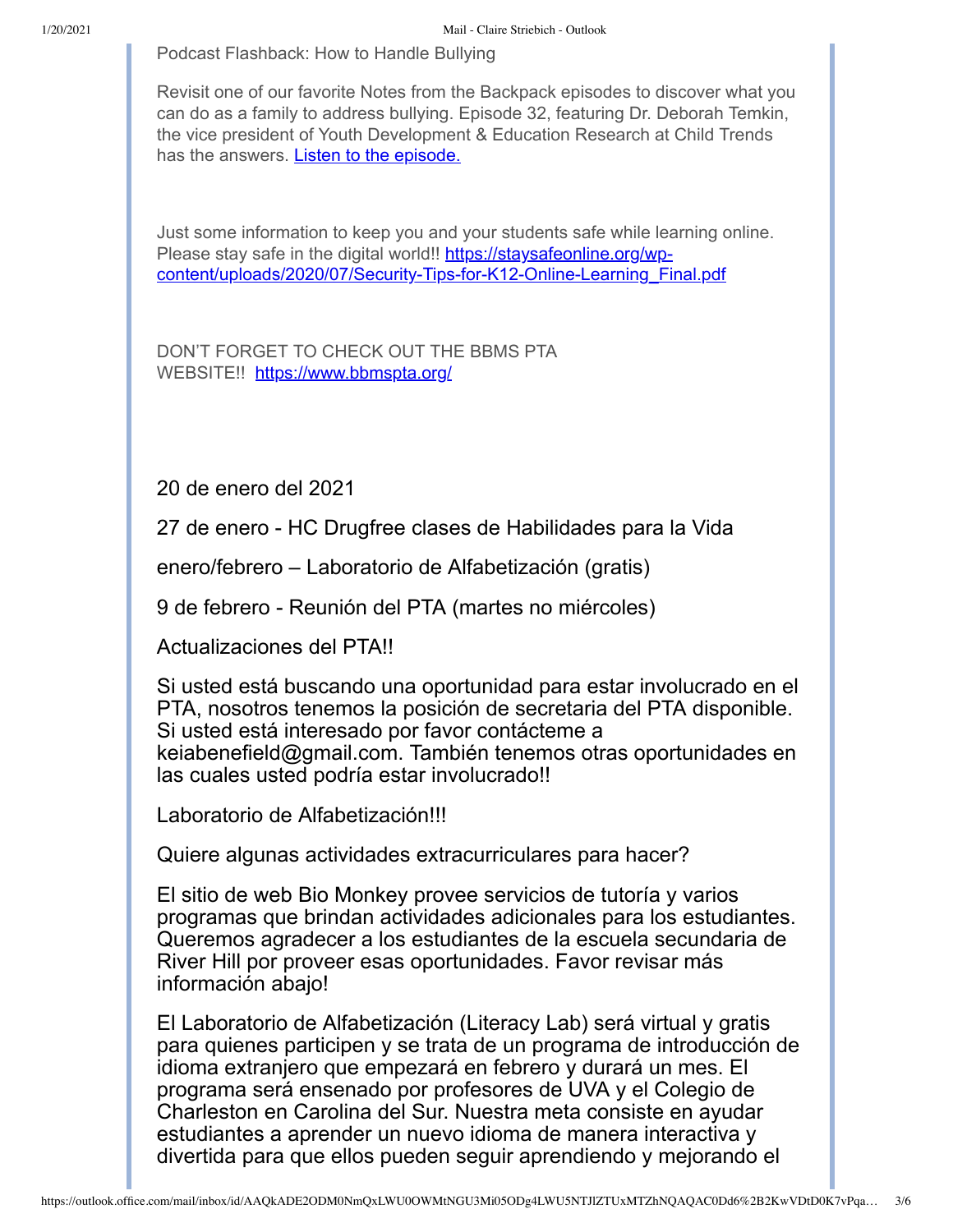idioma en escuela secundaria en el futuro. Usted puede aprender más al: https://www.mybiomonkey.org/literacy-lab

Nosotros creemos que el bilingüismo abre muchas puertas y ofrece a los estudiantes ventajas competitivas una vez que ingresen al mercado laboral. También pensamos que esto fomentará la conciencia cultural y promoverá el pensamiento crítico.

Actualizaciones de HC Drugfree!!!

¡Gratis! Clases de habilidades para la vida estudiantil regresan en enero

Gratis y de regreso por demanda popular! HC Drug Free está ofreciendo otra serie de 15 clases de habilidades para la vida, empezando el miércoles 27 de enero. El plan de estudio está basada evidencia y es para los grados 6-9. Alentamos a que los hermanos o amigos se inscriban juntos, si sus estudiantes son menores o mayores, regístrelos juntos y su participación será confirmada. Las clases son ensenadas en zoom por adultos y talentosos universitarios y estudiantes de escuela secundaria. Los estudiantes escuchan y confían en estudiantes mayores. Para más información o para registrarse, favor visitar

https://hcdrugfree.org/2021/01/free-life-skills-classes-for-howardcounty-students/ o contacten al Admin@hcdrugfree.org

KNOW Connection (Reconociendo Enlaces): Adolescentes Ho Co en Video

Adolescentes del Condado de Howard han participado en la búsqueda de tesoros de HC Drug Free, pero esto no solo fue una búsqueda de tesoros. La búsqueda fue un evento de servicio comunitario, manteniendo la distancia social, diseñado para hacer al Condado de Howard un mejor lugar a través de promover la creatividad, generosidad y la consideración de la salud de otros. Adolescentes demostraron como reconocer enlaces (KNOW Connection) un acto de bondad a la vez.

Adultos están ustedes IN THE KNOW (Informados)?

HC Drugfree es dedicado a mantener a los jóvenes y adultos del Condado de Howard actualizados sobre la salud comunitaria, seguridad de drogas y alcohol y para darles información del mal uso de substancia, prevención, oportunidades educacionales y más. Para inscribirse gratis al boletín informativo vaya a https://hcdrugfree.org/enews-signup/

Recordatorio de Spirit wear!!!

Un recordatorio amistoso de que la tienda de spirit wear está cerrada.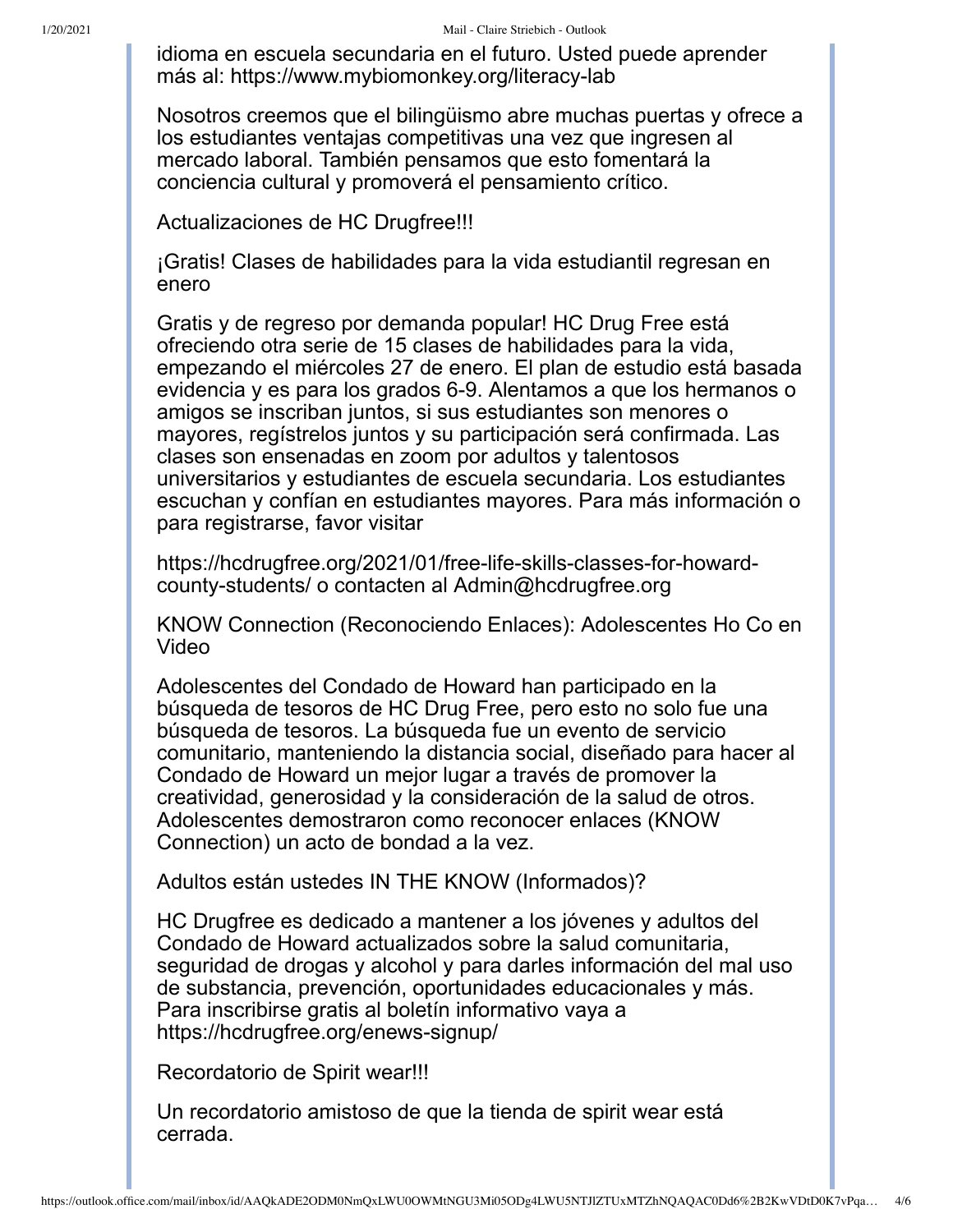Todas las ordenes serán procesadas después de 1/17. El tiempo estimado para recogerlo o entrega será al final de enero. Gracias por su paciencia. Cualquier pregunta hágalo por correo electrónico a bbms.spiritwear@gmail.com

Recursos Informativos!

Podcast Flashback: How to Handle Bullying (Como Manejar el Acoso)

Recuerdan una de nuestras notas favoritas de los episodios de "Backpack" (Mochilla) para descubrir lo que pueden hacer como una familia para enfrentar y rectificar el acoso. En el episodio 32, Dra. Deborah Temkin, vice-presidenta de desarrollo de adolescentes e investigación educativa a Child Trends tiene las repuestas. Escuchen el episodio.

Ver abajo por información sobre cómo mantenerse y sus estudiantes seguros mientras están participando en aprendizaje en línea.

Favor manténganse seguros: https://staysafeonline.org/wpcontent/uploads/2020/07/Security-Tips-for-K12-Online-Learning\_Final.pdf

No olviden de revisar el sitio de web del PTA!!! https://www.bbmspta.org/

**Bonnie Branch Middle School |** 4979 Ilchester Road Ellicott City, MD 21043 | (410) 313-2580 | [bbms.hcpss.org](https://nam10.safelinks.protection.outlook.com/?url=http:%2F%2Ftrack.spe.schoolmessenger.com%2Ff%2Fa%2FFFsYgVu5yWwdJ_2gmqIKgA~~%2FAAAAAQA~%2FRgRh6WHZP0QWaHR0cDovL2JibXMuaGNwc3Mub3JnL1cHc2Nob29sbUIKYAZZLghg2FRTDlIaY2xhaXJlX3N0cmllYmljaEBoY3Bzcy5vcmdYBAAAAAE~&data=04%7C01%7Cclaire_striebich%40hcpss.org%7C63e97d8ad85d4e874bfc08d8bd464d4b%7C96a9ac4c477e4dada2b28ad3fc46790b%7C0%7C0%7C637467456941446110%7CUnknown%7CTWFpbGZsb3d8eyJWIjoiMC4wLjAwMDAiLCJQIjoiV2luMzIiLCJBTiI6Ik1haWwiLCJXVCI6Mn0%3D%7C1000&sdata=5ws%2BeMs2nDibtmWOkadiqBVcOOmc%2B1%2FUG55lPWBxdlQ%3D&reserved=0)